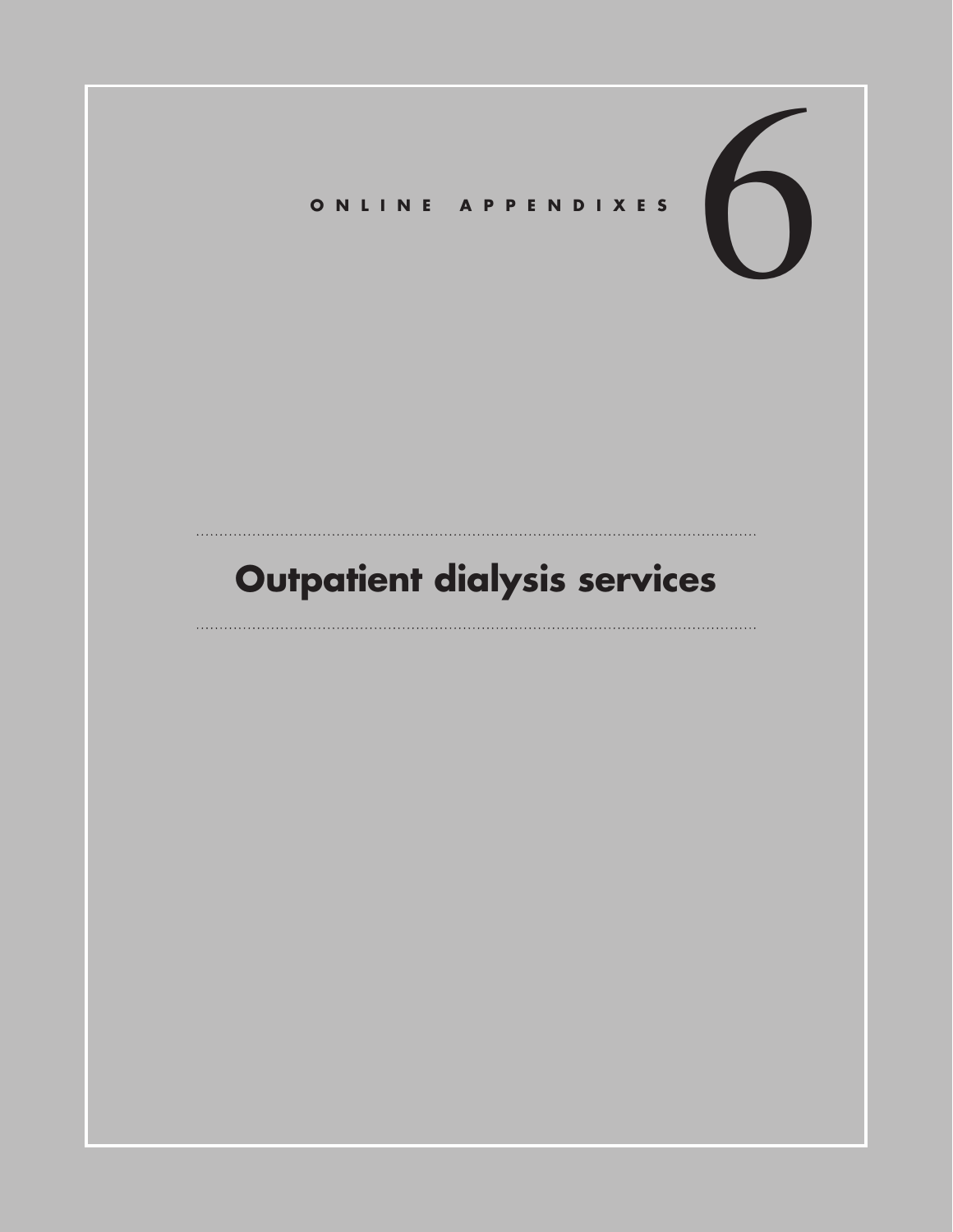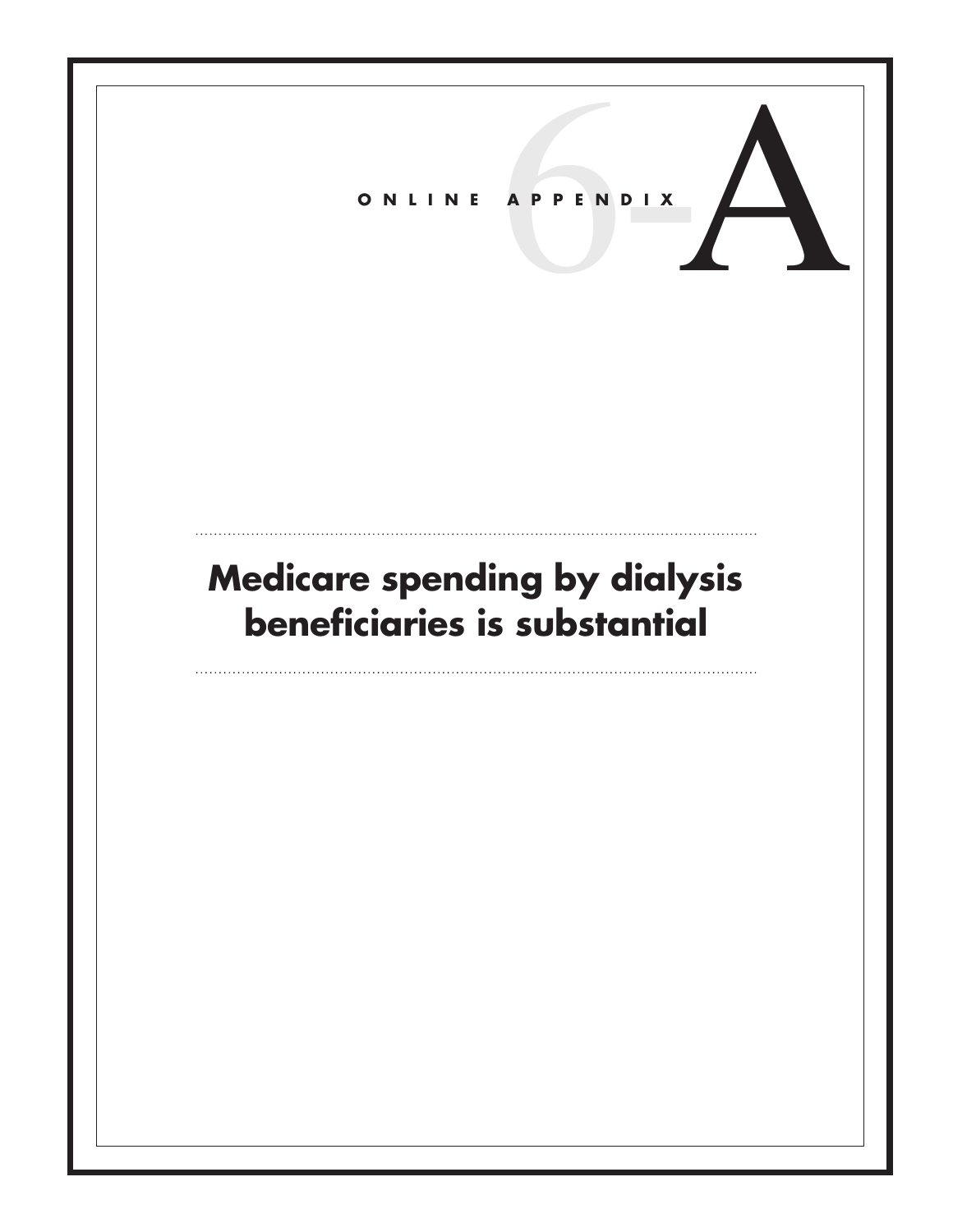

Source: MedPAC analysis of the 2013 Master Beneficiary Summary file and 2013 claims submitted to CMS by dialysis facilities. Source:

Program spending on dialysis beneficiaries (including beneficiary out-of-pocket spending) for Part A and Part B services is on average substantially greater than spending for all fee-for-service beneficiaries. According to CMS's Master Beneficiary Summary File, 2013 program spending for Part A and Part B services averaged nearly \$85,000 for dialysis beneficiaries, about 8.5 times greater than average program spending for all beneficiaries. Dialysis beneficiaries' high spending is associated with their use of inpatient services (32 percent of Part A and Part B

spending) and outpatient dialysis services (33 percent of Part A and Part B spending) (Figure 6-A1).

Although hospital admission and 30-day readmission have trended down in recent years, rates remain high. Between 2011 and 2014, mean hospital stays declined from 1.7 per beneficiary to 1.5 per beneficiary, while 30-day readmission rates declined from 23 percent to 21 percent. Emergency department treat-and-release visits increased from about 1.2 visits in 2011 to 1.3 visits in 2013.  $\blacksquare$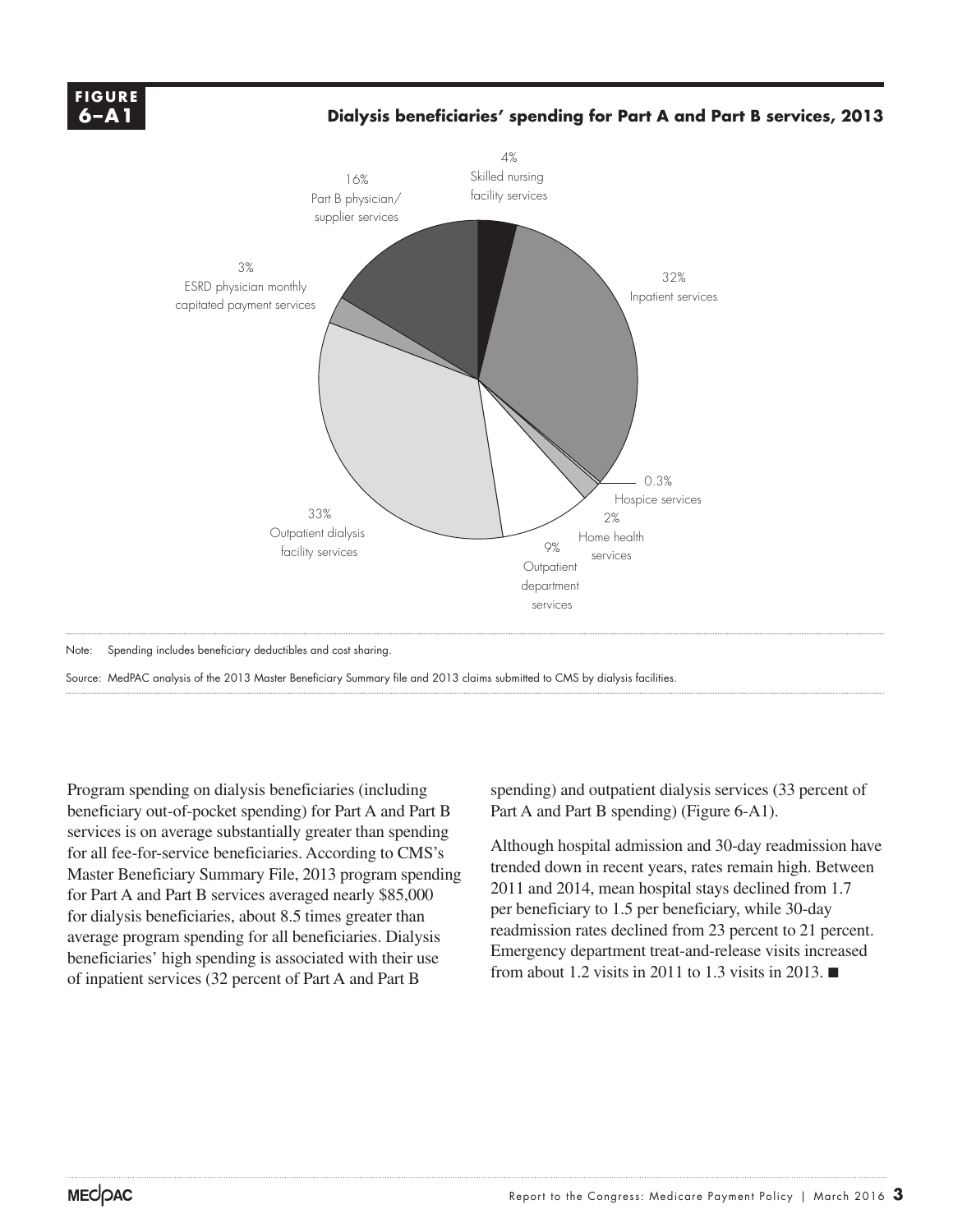## **Medicare spending for nonemergency ambulance services by dialysis beneficiaries is substantial**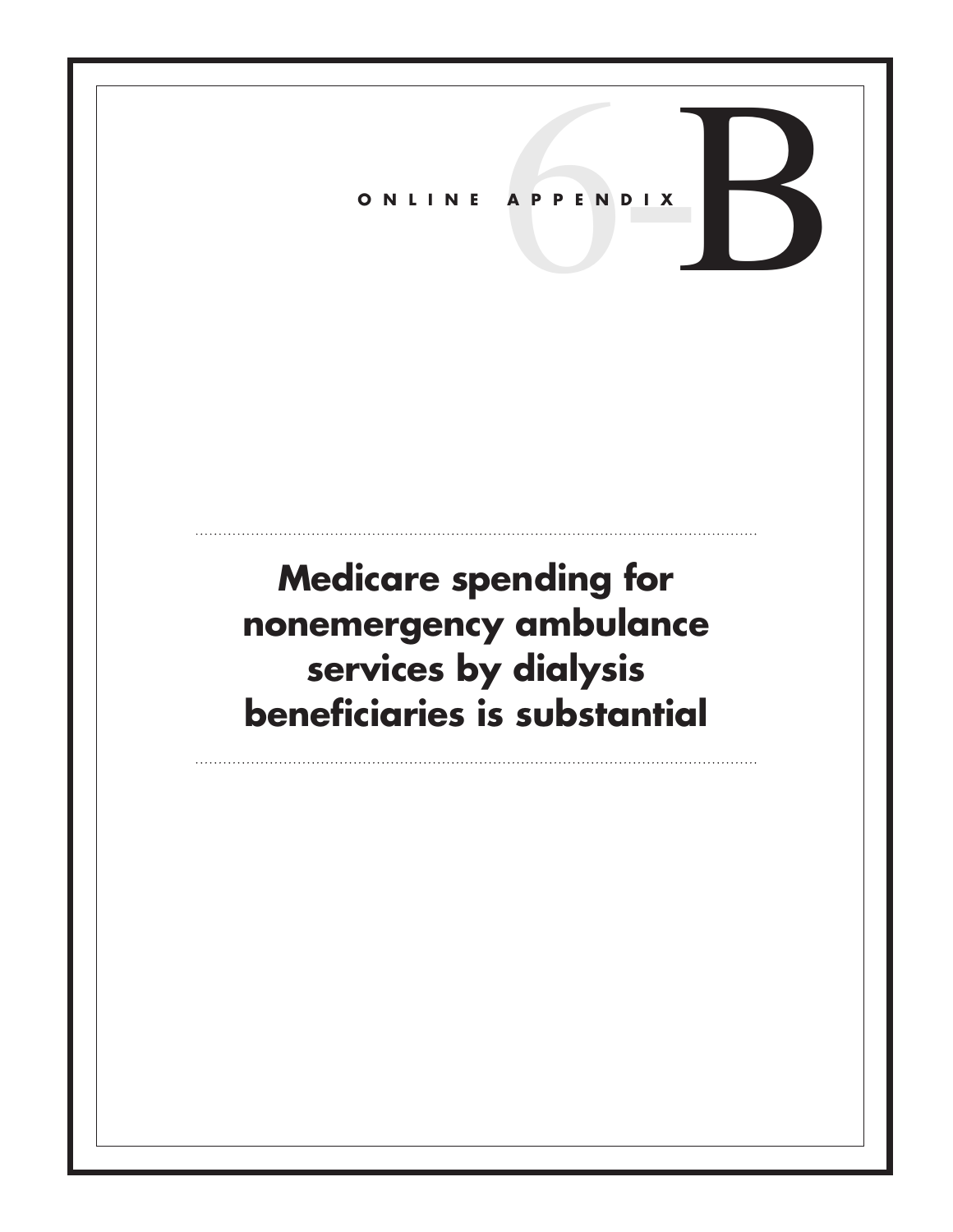

### **Medicare ambulance spending for beneficiaries on dialysis, per capita, 2011 Cumulative change.... FIGURE**



Traveling three times per week to and from a dialysis facility presents a significant challenge by the approximately 90 percent of dialysis beneficiaries who obtain in-center hemodialysis. Researchers have linked transportation-related reasons—along with age, race, ethnicity, personal reasons, and medical reasons to patients skipping and shortening their in-center hemodialysis treatment schedule (Gordon et al. 2003, Obialo et al. 2012).

The Commission previously raised concerns about the use of nonemergency ambulance services by dialysis beneficiaries (Medicare Payment Advisory Commission 2013). We found pronounced growth in nonemergency ambulance transports to and from dialysis facilities between 2007 and 2011, and tremendous variation across states and territories in per capita spending for those types of transportation. In this appendix, we present updated findings that are consistent with our earlier conclusions.

In 2013, Medicare spending on ambulance services for dialysis beneficiaries continued to be substantial, totaling

\$1.3 billion (including beneficiary out-of-pocket spending) and increasing between 2011 and 2013 by 3.6 percent per year. Most (about 85 percent) of the ambulance services furnished to dialysis beneficiaries were basic life support (BLS) nonemergency transports rather than more complex service types. In 2013, about half of all dialysis beneficiaries were ambulance users, averaging about 20 ambulance transports. More than 70 percent of dialysis beneficiaries' spending for ambulance services (\$920 million) were for transport to and from dialysis. Of dialysis facility transports, nearly all (97 percent) were BLS nonemergency, nearly 55 percent traveled to or from a beneficiary's residence, and about 40 percent traveled to or from a skilled nursing facility to a dialysis facility.

Ambulance use remains concentrated, with 5 percent of ambulance users accounting for over 145 transports per year. This use amounted to approximately \$46,000 per user and about 55 percent of ambulance spending, collectively, on dialysis beneficiaries. Ambulance use continues to vary significantly by state; New Jersey,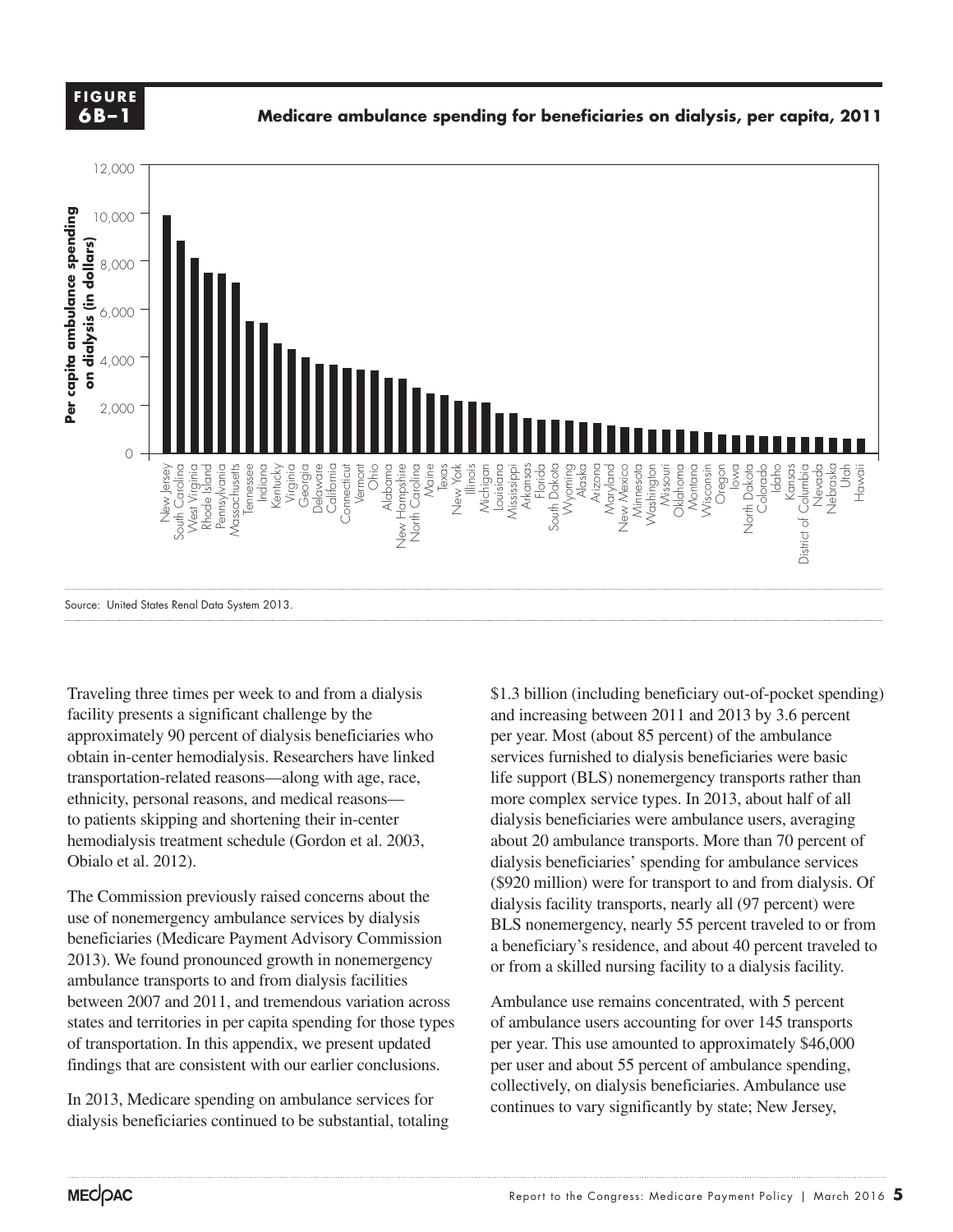Pennsylvania, Rhode Island, South Carolina, and West Virginia had the highest ambulance spending per capita in 2011 (United States Renal Data System 2013) (Figure 6-B1).

Beginning December 2014, CMS initiated a prior authorization model for repetitive, scheduled nonemergent ambulance transports in three states (New Jersey, Pennsylvania, and South Carolina), testing whether prior authorization helps reduce expenditures while maintaining or improving quality of care (Centers for Medicare & Medicaid Services 2015). All repetitive, scheduled nonemergent ambulance transports in these states are required to complete the prior authorization process or the claims will be stopped for prepayment review. The Medicare Access and CHIP Reauthorization Act of 2015 expanded to five additional states (Delaware, Maryland, North Carolina, Virginia, West Virginia) and the District of Columbia the prior authorization model for repetitive, scheduled nonemergent ambulance transports by 2016 (Centers for Medicare & Medicaid Services 2015).

In our June 2013 report to the Congress, we said that one way to address concerns about transport to and from dialysis would involve dialysis facilities providing local

transportation services to their patients (Medicare Payment Advisory Commission 2013). Currently, the provision of complementary local transportation can implicate the anti-kickback statute (42 U.S.C. Section 1320a-7b(b)) and the civil money penalty law prohibiting inducements to Medicare and Medicaid beneficiaries (42 U.S.C. Section  $1320a-7a(a)(5)$ . If exceptions to these laws were created, facilities might find more efficient and clinically appropriate ways to transport patients to and from dialysis facilities than ambulance transportation services. However, this policy would not increase the Medicare bundled payment for dialysis facilities or require dialysis facilities to provide transportation services. The costs of providing nonemergency medical transportation would not be allowable in calculating the bundled payment under the dialysis prospective payment system. Dialysis facilities may have both a quality-of-care and a financial incentive to provide transportation for their dialyzing patients. For example, one incentive would be to ensure that patients do not experience declines in health status from missing dialysis sessions because of a lack of transportation to and from the dialysis facility. Another incentive would be to ensure that patients arrive on schedule for their dialysis treatments, allowing facilities to be used more efficiently. ■